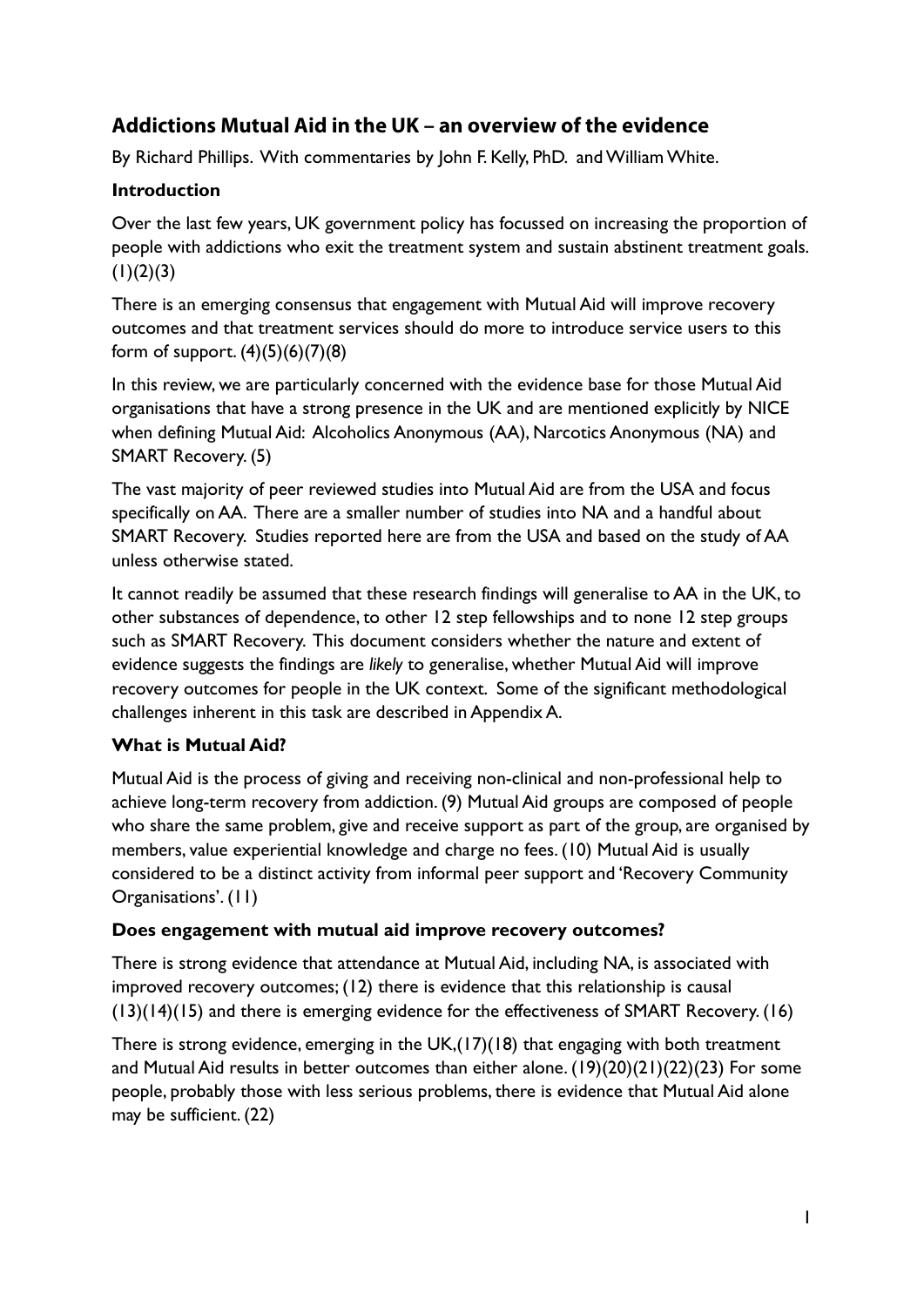# **Can professionals increase engagement with Mutual Aid?**

There is strong evidence that treatment professionals can improve engagement with Mutual Aid, including NA (24)(25)(26)(27) and emerging evidence for SMART Recovery (28). There is emerging evidence that 'information only' based approaches are insufficient and that a more structured and assertive approach is needed. (27)

There is emerging evidence that *coerced* attendance at Mutual Aid is counter-productive, with worse outcomes than treatment as usual. (29)

There is emerging evidence that engaging clients with Mutual Aid reduces addiction treatment and other healthcare costs. (23)

Activity by generic drug and alcohol professionals to engage service users with mutual aid during key-work sessions is described in England as 'Facilitating Access to Mutual Aid' (FAMA). (30)

Professionally delivered structured treatment interventions based on Mutual Aid are collectively described as 'Mutual Aid Facilitation' and include 'Twelve Step Facilitation' (TSF) and programmes based on SMART Recovery such as 'Inside Out'.

There is evidence to support TSF, a structured treatment intervention that has engagement with Mutual Aid as a goal, (31) with outcomes similar to other forms of structured treatment and some evidence of better outcomes for people with low psychiatric morbidity. (32) The evidence for TSF is not however unequivocal. (33)

There is emerging evidence to support professionally delivered interventions based on SMART Recovery, including in criminal justice settings (34) and for people with dual diagnosis. (35)

# **How does Mutual Aid work?**

Research has increasingly applied mediational analysis and other research methods to identify the underlying mechanisms of effect or 'active ingredients' of Mutual Aid. This work is helpful to our understanding of whether outcome effects will generalise outside the US, to different populations and to Mutual Aid groups other than the highly studied AA. It is also worth noting that research into Mutual Aid extends far beyond the field of addictions, (36), raising the possibility that there may be common mechanisms at work.

There is strong evidence that wider 'abstinent social networks' improve recovery outcomes and ongoing association with people engaged with addiction is highly predictive of poor outcomes. (37)(38)(39)(32)(40) There is strong evidence that engagement with Mutual Aid, including NA, improves 'abstinent' social networks and evidence that this is a key mechanism of effect. (41)(42)(43)(44)(45)(46)

This picture is consistent with an extensive evidence base from outside of the field of addictions that social networks are critically important to a wide range of health and wellbeing outcomes. (47)(48)

There is emerging evidence that the importance of social networks on recovery is greater than that which can be offered by Mutual Aid, (49) suggesting that such groups may be very useful but represent only *part* of the answer to social isolation for people in recovery.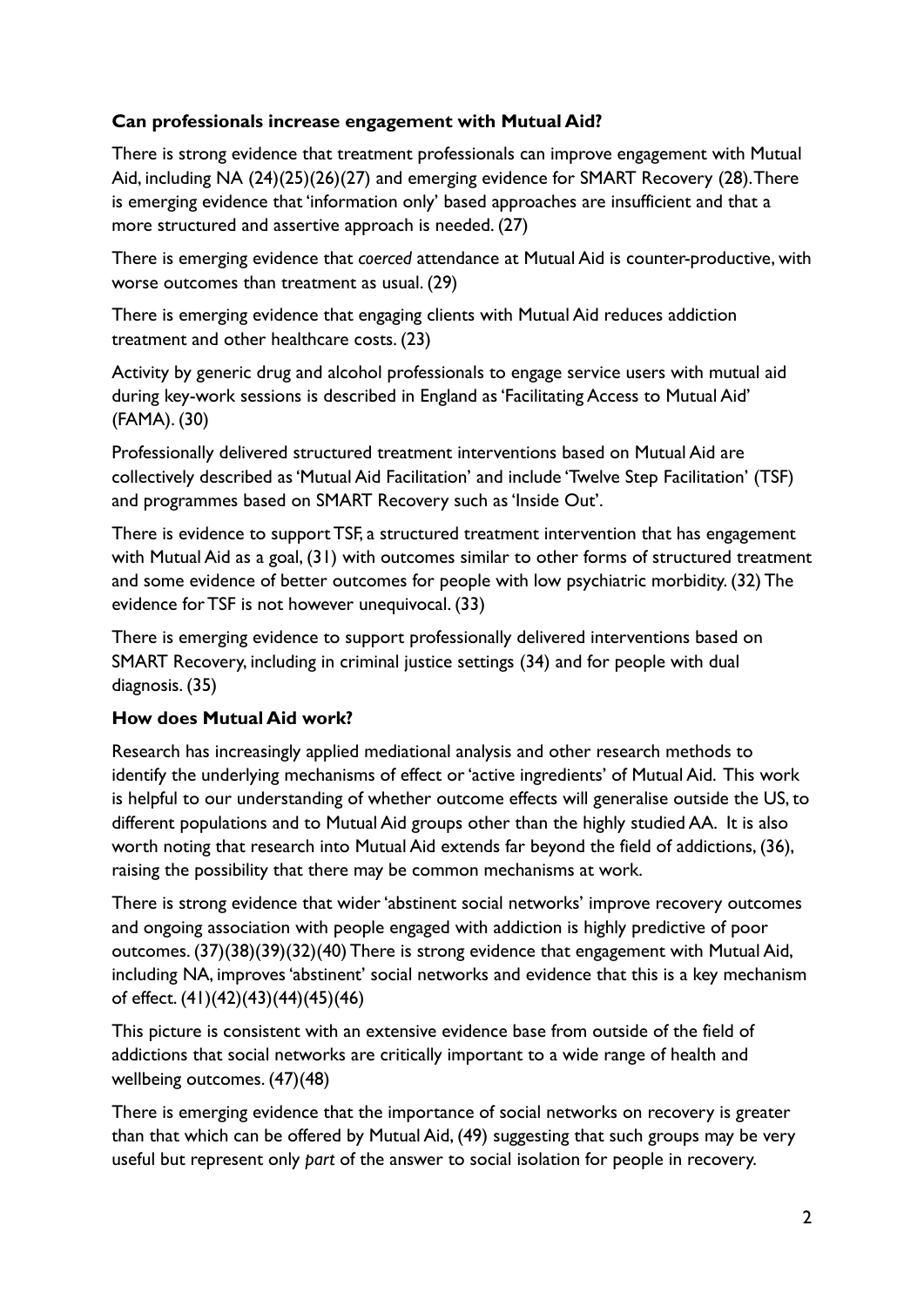There is strong evidence that addiction Mutual Aid works in part on similar change processes to professionally led treatment, including social learning, coping skills, motivation and self-efficacy. (50)(51)(52)(51)

There is strong evidence that the cognitive behavioural therapy and therapeutic lifestyle change tools used within SMART Recovery are effective when used within professionally delivered programmes (53)(54)(55)(56) and emerging evidence for use within SMART Recovery. (16)

There is emerging evidence that spiritual change and reduced negative affect is a mechanism of change for 12-step Mutual Aid, particularly for people with greatest problem severity, though this is overall of less importance than the impact of improved social networks.  $(13)(45)(57)$ 

There is emerging evidence that the tradition of 'service' and helping others is a mechanism of effect for Mutual Aid. (58) Research into AA and NA suggests that *being* a sponsor improves recovery outcomes for the sponsor themselves (40) and there is evidence, (42)(59)(60) some conflicting, (40) that *having* a sponsor improves recovery outcomes.

There is a wider evidence base, from outside of addictions, that 'giving back to others' will improve wellbeing and life satisfaction (47) and it is highly plausible that this is an 'active ingredient' underpinning the effectiveness of a diverse range of approaches mutual aid.

There is emerging evidence that the use of self-study materials, as encouraged by most Mutual Aid groups, is likely to be beneficial. (61)(62)

# **Do different Mutual Aid groups suit different people?**

There is emerging UK evidence that some individuals have strong preferences for particular Mutual Aid groups after exposure to several alternatives. (28) There is emerging evidence that people in different programs have different psychological characteristics, (63) probably as a result of choosing a program with a closer fit to their outlook.

As the 12-step Fellowships have religious origins (64) and are considered religious in nature by the US legal system, (65)(66)(67) it is relevant to consider the impact of religious belief.

There is emerging evidence of benefit from 12-step Mutual Aid *irrespective* of the individual's belief in god. (68) On the other hand, there is also evidence that lower religiosity is associated with poorer initiation, attendance and active participation with 12-step groups compared to secular programs. (68)(69)(63)(70) This is at least suggestive that a close match between individual beliefs and the group ethos *may* improve recovery outcomes.

It is highly likely that Mutual Aid groups adapt to local cultural contexts, so the style and focus of meetings in the highly religious USA (71) may differ from Sweden where most members are agnostic or atheist. (72) In the USA, secular Mutual Aid groups such as Lifering and SMART Recovery appear to be *particularly* attractive to agnostics and atheists, (69) but it cannot be assumed that this pattern will repeat in the UK, where 12-Step groups are likely to have already adjusted to local cultural needs.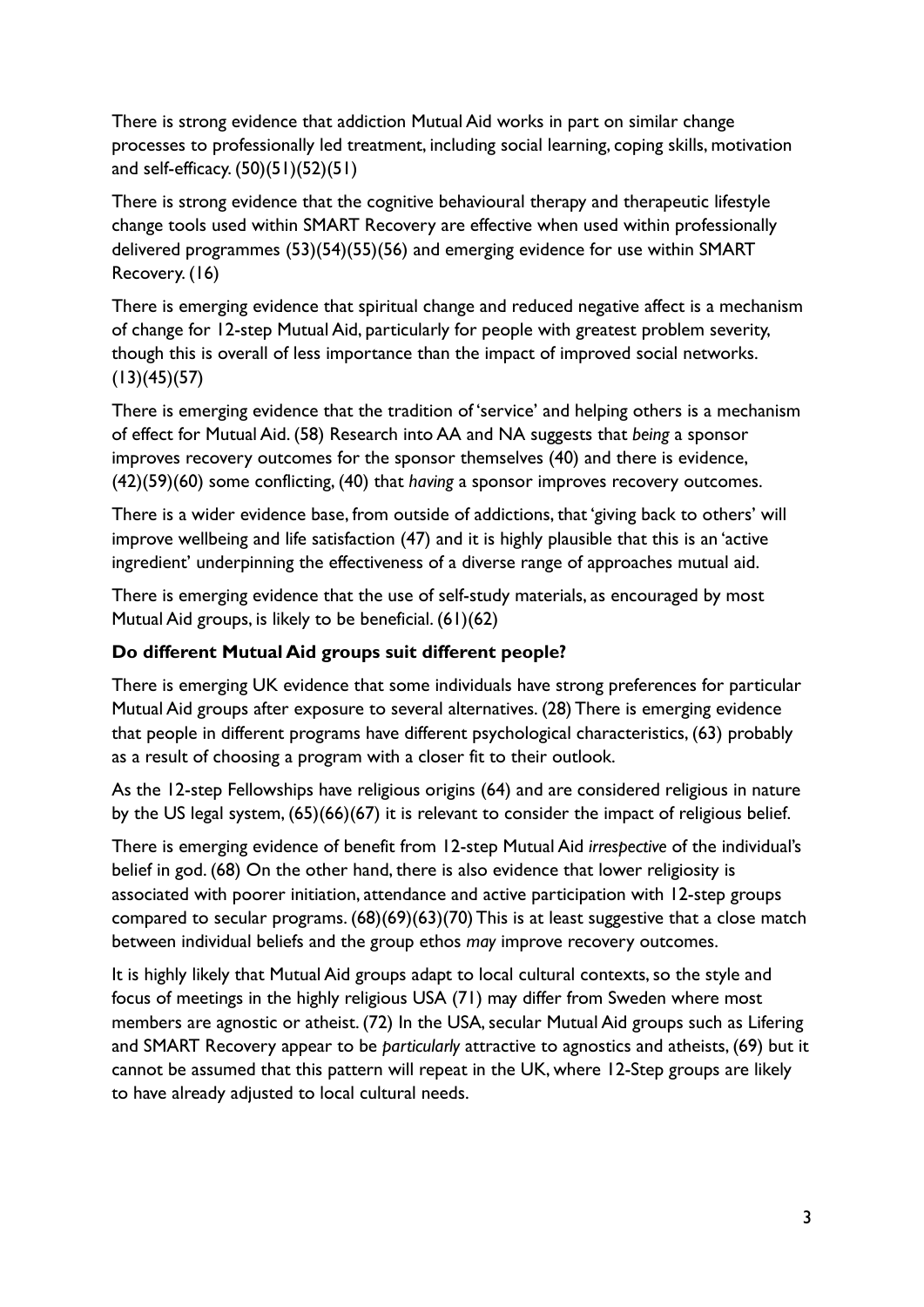#### **Key Conclusions and discussion**

Although there is an extensive body of research into Mutual Aid, most studies are methodologically weak, typically describing correlations without the ability to infer causation (see Appendix A). This has led some commentators to conclude that there is little or no evidence for this form of support. We conclude that this is an out-dated position. The increasing numbers of higher quality studies, along with extensive corroborative research supports more robust conclusions.

There is strong evidence that participation in Mutual Aid groups improves recovery outcomes and evidence that greater levels of participation are associated with better outcomes.

There is strong evidence that 'abstinence supportive' social networks are critical to recovery and evidence that the ability of Mutual Aid to improve such networks is a key mechanism of effect for these groups. The ability of Mutual Aid to build abstinent social network is an important advantage over treatment services and Mutual Aid is able to confer this benefit for many years after the end of an episode of treatment.

Other key mechanisms of effect are likely to be similar to those for treatment services, such as coping skills, motivation and self-efficacy.

There is strong evidence that treatment services can and should improve engagement of their service users with Mutual Aid and the evidence is consistent with the 'Facilitating Access to Mutual Aid' model developed by Public Health England. There are strong grounds to believe that this approach will improve treatment outcomes and save health and treatment costs.

For *most* people who currently approach treatment services, Mutual Aid is not an effective replacement for treatment and the combination of treatment plus Mutual Aid is likely to be better than either alone.

It is appropriate to be concerned that Mutual Aid might become seen as way to *replace* necessary professional treatment with a free alternative. This would be misguided, dangerous and do a great disservice to the Mutual Aid organisations.

There is emerging evidence that coerced attendance is counter-productive, leading to worse outcomes than treatment as usual. Policy makers should be cautious about mass coercion through the criminal justice system and keep in mind that such strategies in the USA are driven by a lower availability of treatment rather than evidence of effectiveness.

There is emerging evidence that an increased range of options in Mutual Aid will improve recovery outcomes by enabling a closer match between group ethos and individual values. This evidence is not strong enough to recommend 'matching' individuals based on their beliefs. Prominent researchers have wisely argued for the availability of a diverse array of mutual-help options, (73) suggesting that individuals try different groups and find one where they feel most able to be actively involved.

It is highly plausible that the evidence described in this report will generalise to the UK and apply to a range of 12-step and none 12-step Mutual Aid groups. It is plausible that many of these findings will also apply to other forms of peer support and recovery communities.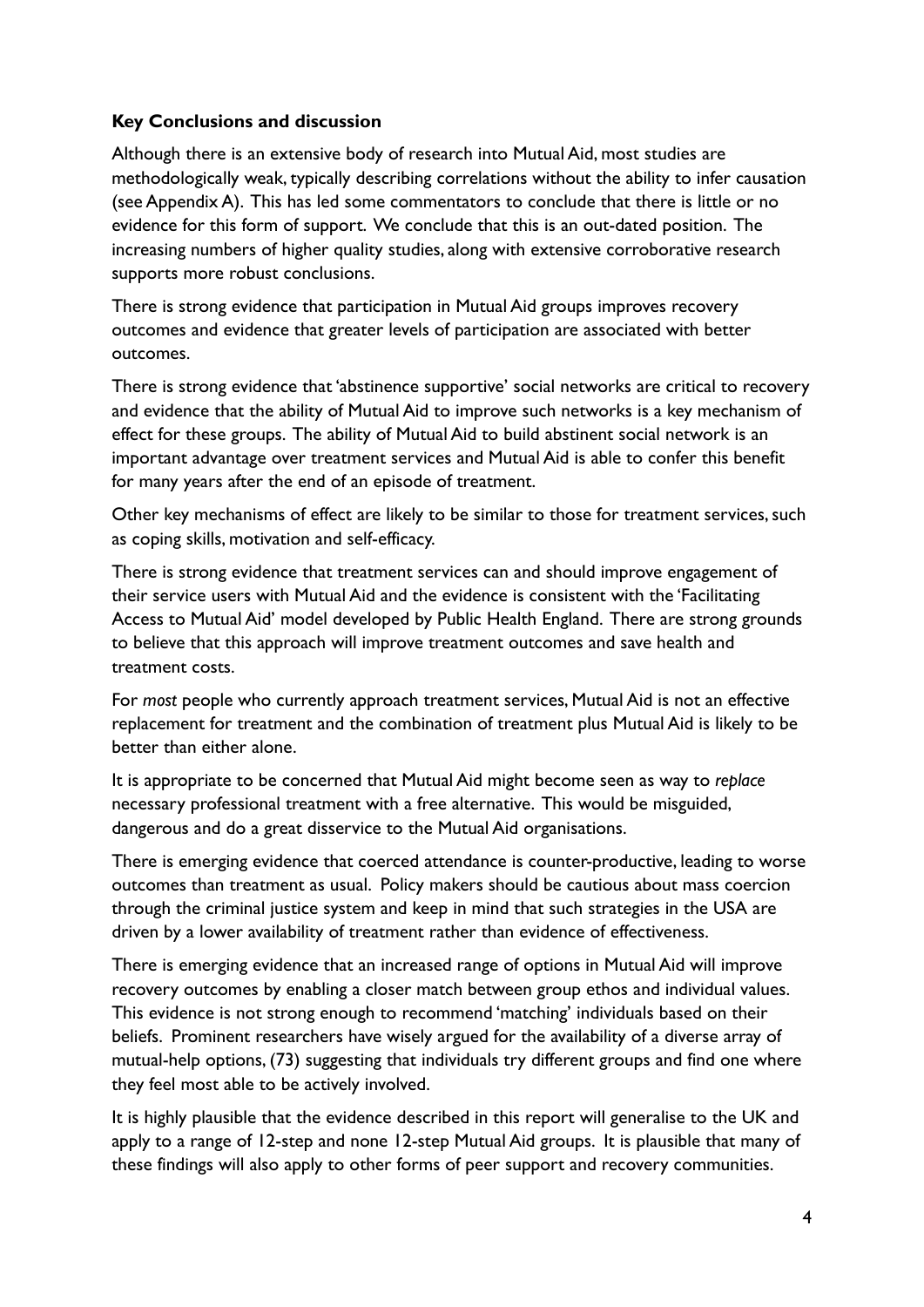#### **Recommendations** <sup>1</sup>

The following recommendations derive from the analysis of this report; though also borrow from an important working group consensus statement. (74)

- 1. Treatment services should use robust Mutual Aid group referral methods, such as the FAMA framework produced by Public Health England.
- 2. Treatment services should encourage service users to try different models of Mutual Aid and find what works for them.
- 3. Treatment services should adopt the principle of 'information parity', so service users are informed about *all* the Mutual Aid options available.
- 4. Commissioners and treatment services should expand choice and access to Mutual Aid in the criminal justice system, supported housing and other intervention settings.
- 5. Commissioners should consider how treatment services can be incentivised to improve service user engagement with Mutual Aid.
- 6. Commissioners should also consider how to encourage referrals to Mutual Aid in generic health care settings, especially primary care.
- 7. Commissioners should be discouraged from using Mutual Aid as a replacement for specialist treatment services.
- 8. Commissioners and treatment services should support opportunities for family members of people struggling with addictions to be involved in Mutual Aid.

There are significant deficits in the evidence base. Further research is particularly urgent on the following questions:

- 1. The effectiveness of FAMA interventions in the UK context.
- 2. The relative efficacy or appropriateness of structured Mutual Aid Facilitation in the UK context and compared to more simple FAMA interventions.
- 3. Exploration of matching effects, whether certain client characteristics are associated with better outcomes through different mutual aid programmes.

**Publication date:** 26 April 2014

<u>.</u>

<sup>1</sup> **Acknowledgements:** Considerable thanks for comments, feedback and suggestions on key papers to consider for inclusion in this review are due to Keith Humphreys, William White, John Kelly and Tim Leighton. See Appendix B for commentaries from Kelly and White.

**Declared interests:** The author, Richard Phillips is currently the Director of SMART Recovery UK. [rphillips@smartrecovery.org.uk](mailto:rphillips@smartrecovery.org.uk) 

**Copyright statement:** You are free to distribute this document as you wish, as long as it remains [unchanged. This work is licensed under a Creative Commons Attribution-NonCommercial-NoDerivatives 4.0](http://creativecommons.org/licenses/by-nc-nd/4.0/) International License. Click to view terms.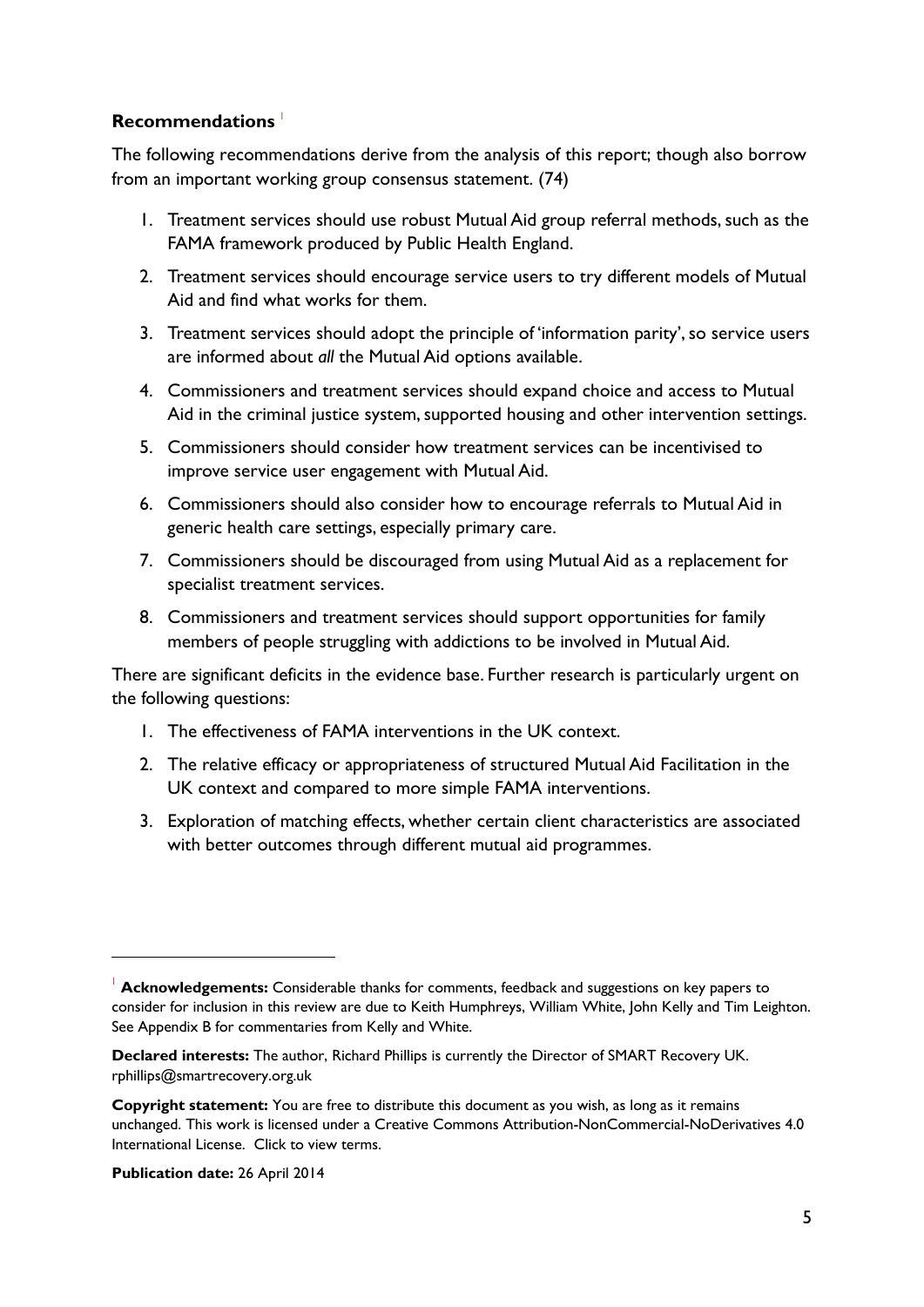# **Appendix A - Methodological approach, challenges and caveats**

This review aims to use consistent language to communicate the strength of evidence, with 'strong' evidence referring to multiple well-constructed studies, 'evidence' referring to one or two strong studies and 'emerging evidence' to promising though less methodologically robust studies or a larger number of corroborative data points including grey literature.

This is not a systematic review and was not based on pre-defined search terms. In many cases, the studies quoted are as recommended by key experts as simply the strongest examples work in a given area.

There are methodological challenges that make this exercise more complicated than simply providing a summary of existing systematic reviews.

It is not possible to construct randomized controlled trials (RCT) to test the effectiveness of Mutual Aid within naturalistic, real world settings, because participation is self-initiated, most groups are anonymous and it is not practicable to create a control group. In practice, most RCT's looking at Mutual Aid examines professionally facilitated interventions, such as Twelve Step Facilitation (TSF) rather than Mutual Aid itself.

This has created difficulties in conducting and understanding systematic reviews, which tend to put the RCT at the apex of the evidence hierarchy. For example a Cochrane review into the effectiveness of "AA and other twelve step programmes" found only eight studies for inclusion, all of which were *actually* about professionally initiated interventions to engage people with mutual aid. (33) The only Cochrane review in this area may thus contribute something to our understanding of professional interventions based on Mutual Aid, but is fundamentally silent on the efficacy of Mutual Aid itself.(75)

There are high-quality Randomized Controlled Trials relevant to *some* of the questions in this review, but elsewhere, other forms of research methodology are more appropriate and scientifically robust. It is important not to interpret the lack of an RCT as a lack of evidence or rigour. This observation is not novel and a number of prominent addictions researchers have urged consideration of a wider range of research methodologies (76)(77)(78) and concluded that mutual aid can indeed be studied scientifically. (79)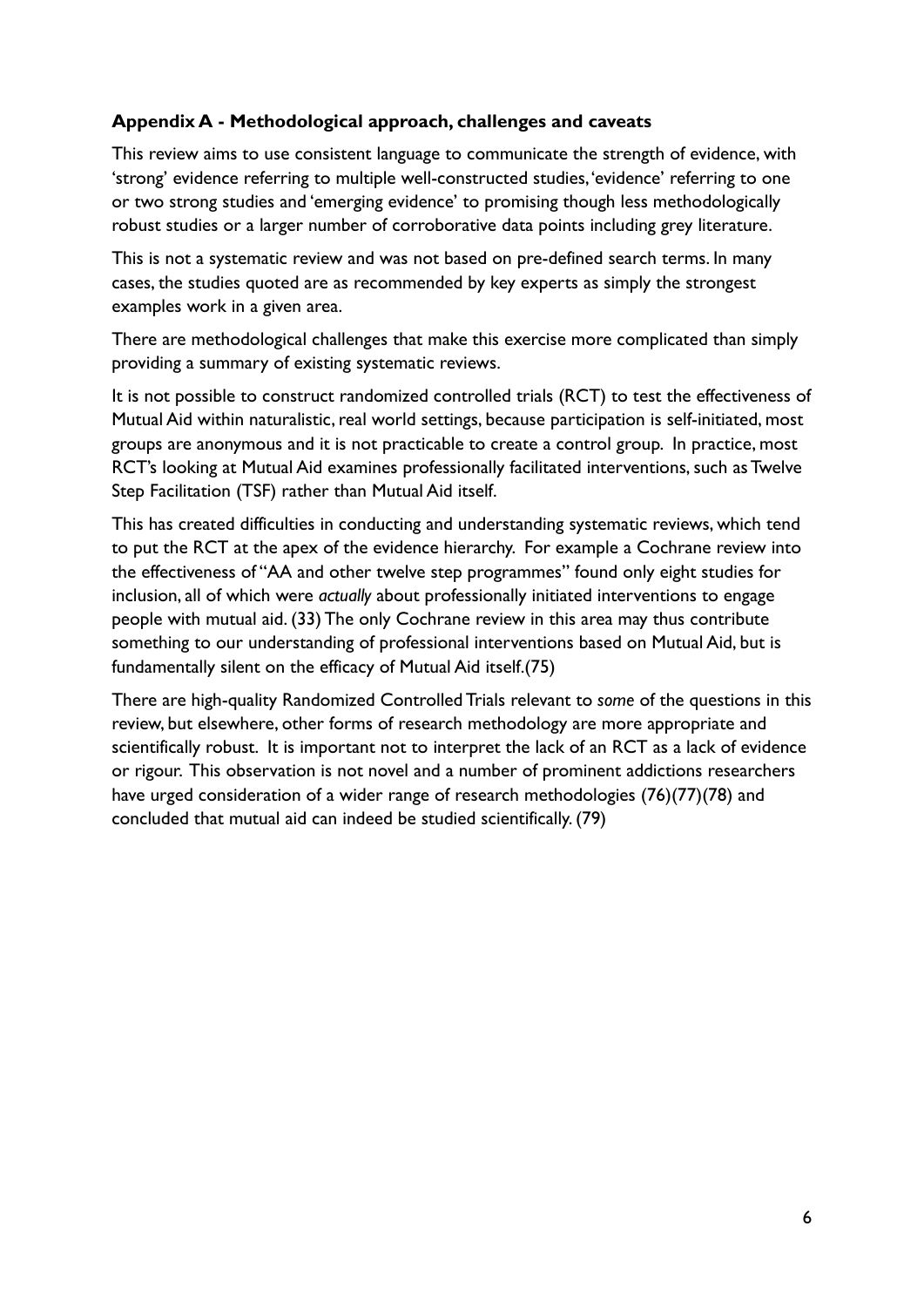# **Appendix B – Commentaries**

#### **William White**

Richard Phillips has provided a valuable service in reviewing the scientific studies on the effects of participation in addiction recovery mutual aid organizations and discussing these findings within a UK context. Scientific support for recovery mutual aid has increased in tandem with the number, scope and methodological rigor of recent studies.

The findings and recommendations in the Phillips review are of great import given the international growth and increased diversification of secular, spiritual and religious recovery mutual aid organizations and the emergence of new recovery community support institutions, e.g., recovery advocacy and support organisations / centres / residences / schools / cafes, etc.

Hopefully, this review will spark discussions about how professional and mutual aid interventions can best be combined and sequenced in the UK to support people through the stages of recovery: pre-recovery, recovery initiation and stabilisation, recovery maintenance, enhanced quality of personal and family life in long-term recovery and efforts to break intergenerational cycles of addiction.

Recovery mutual aid organizations offer viable support for intrapersonal processes of addiction recovery and their expansion within local communities contributes to the social space within which recovery can flourish. Historically, studies of addiction recovery mutual aid organisations are moving from a focus on what they can delete from one's life to a focus on what they can also add to one's life.

*William L. White, MA, is Emeritus Senior Research Consultant, Chestnut Health Systems* 

# **John Kelly**

This is a concise and thorough summary of the evidence on mutual aid organizations as they relate to addiction treatment and recovery. The review is notable in that it includes the most rigorous scientific studies completed during the past 10 years that have examined the efficacy, effectiveness, health care cost offset potential, and mechanisms, of mutual aid organizations and related professional interventions designed specifically to stimulate mutual aid engagement. Given the prodigious burden of disease, disability, and premature mortality associated with alcohol and other drug use and related problems in the United Kingdom, and the expense of providing purely professional services to sustain remission, this focus on freely available and widespread mutual aid resources is sensible and timely. The quantity and quality of evidence supporting recovery mutual aid participation indicates broader support and implementation of mutual aid is likely to have a beneficial national impact on clinical outcomes, and public health and safety.

*John F. Kelly, PhD. Is the Elizabeth R. Spallin Associate Professor of Psychiatry in Addiction Medicine, Harvard Medical School; Director Recovery Research Institute, Massachusetts General Hospital.*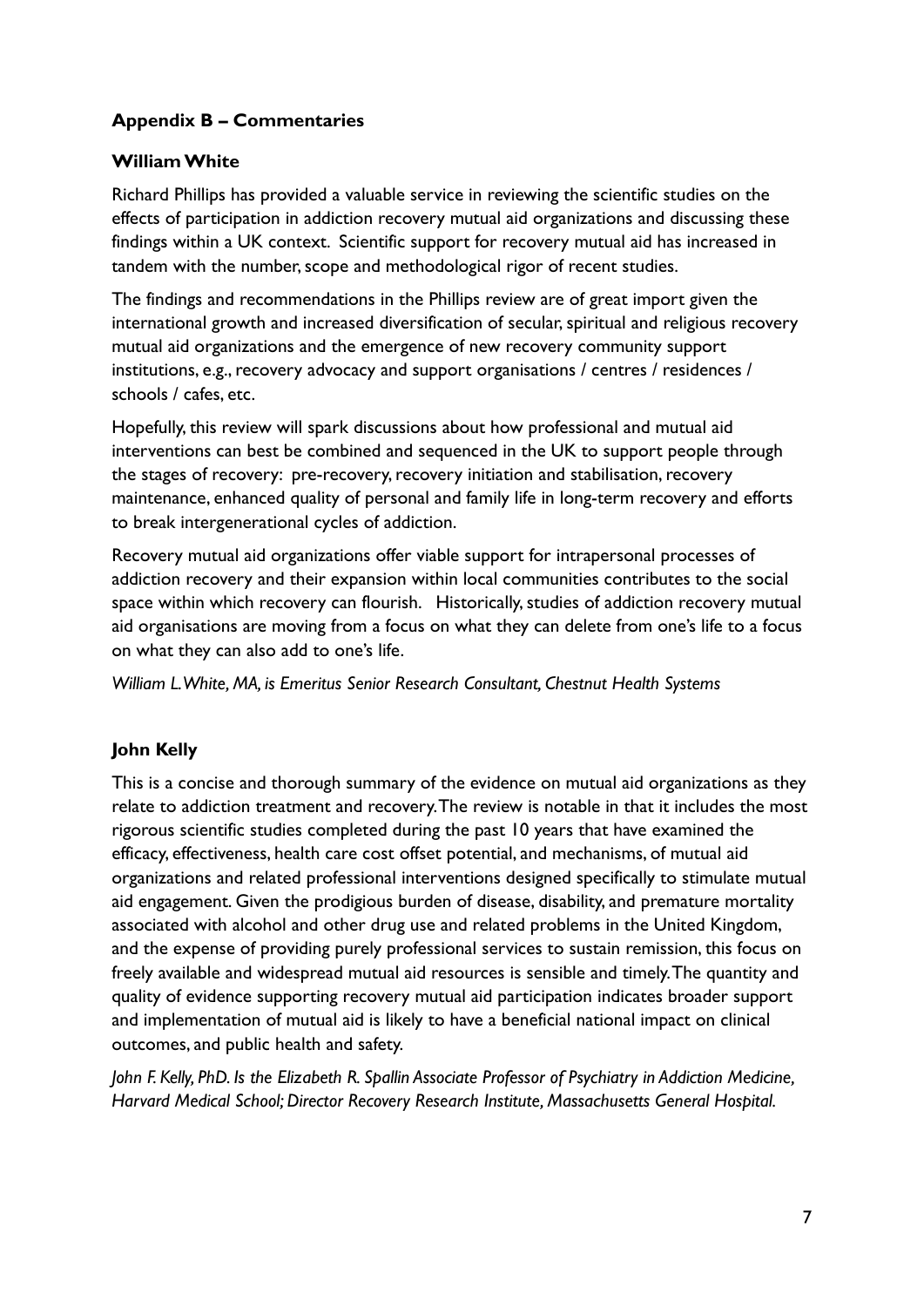# **Appendix C - References**

- 1. HMSO. Drug strategy 2010 reducing Demand, restricting Supply, Building recovery: Supporting people to live a Drug Free life [Internet]. HMSO; 2010 [cited 2013 Oct 28]. Available from: https://www.gov.uk/government/publications/drug-strategy-2010--2
- 2. The Road to Recovery A new approach to tackling Scotland's drug problem [Internet]. The Scottish Government; 2008. Available from: http://goo.gl/JK7jtv
- 3. Substance Misuse Treatment Framework Recovery Oriented Integrated Systems of Care [Internet]. Welsh Government; 2013. Available from: http://goo.gl/yZAlS8
- 4. Strang et. al. Medications in recovery re-orientating drug dependence treatment [Internet]. National Treatment Agency for Substance Misuse; 2012. Available from: http://goo.gl/ApFmJu
- 5. NICE. Quality Standard for drug use disorders [Internet]. NICE; 2012. Available from: http://goo.gl/gc5Wu5
- 6. NICE. Alcohol dependence and harmful alcohol use [Internet]. NICE. 2011. Available from: http://goo.gl/EnGsj
- 7. NICE. Services for the identification and treatment of hazardous drinking, harmful drinking and alcohol dependence in children, young people and adults - Commissioning Guide [Internet]. NICE. 2011. Available from: http://goo.gl/KVnCoF
- 8. A briefing on the evidence-based drug and alcohol treatment guidance recommendations on mutual aid [Internet]. Public Health England; 2013. Available from: http://goo.gl/5BpTrx
- 9. Faces and Voices of Recovery [Internet]. Available from: http://goo.gl/NjVeib
- 10. Humphreys K. Circles of recovery: self-help organizations for addictions. Cambridge: Cambridge University Press; 2011.
- 11. William W, Vallentine P, Taylor P. The Recovery Community Organization: Toward A Working Definition and Description [Internet]. Available from: http://goo.gl/pDCKzY
- 12. Toumbourou JW, Hamilton M, U'Ren A, Stevens-Jones P, Storey G. Narcotics Anonymous participation and changes in substance use and social support. J Subst Abuse Treat. 2002 Jul;23(1):61–6.
- 13. Kelly JF, Stout RL, Magill M, Tonigan JS, Pagano ME. Mechanisms of behavior change in alcoholics anonymous: does Alcoholics Anonymous lead to better alcohol use outcomes by reducing depression symptoms? Addiction. 2010;105(4):626–36.
- 14. Moos RH, Moos BS. Participation in Treatment and Alcoholics Anonymous: A 16-Year Follow-Up of Initially Untreated Individuals. J Clin Psychol. 2006 Jun;62(6):735–50.
- 15. Timko C, Moos RH, Finney JW, Lesar MD. Long-term outcomes of alcohol use disorders: comparing untreated individuals with those in alcoholics anonymous and formal treatment. J Stud Alcohol. 2000 Jul;61(4):529–40.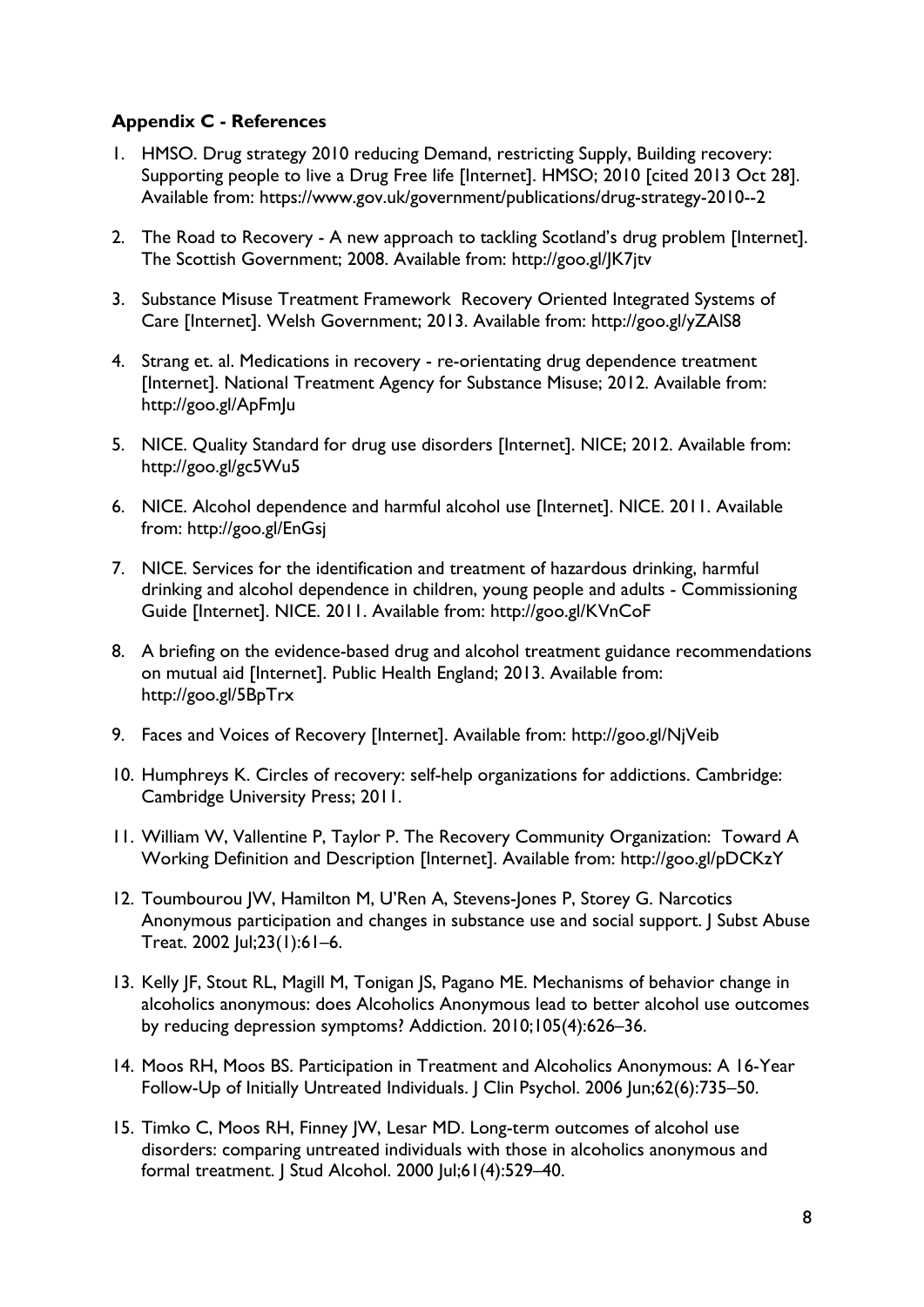- 16. Hester RK, Lenberg KL, Campbell W, Delaney HD. Overcoming Addictions, a Web-Based Application, and SMART Recovery, an Online and In-Person Mutual Help Group for Problem Drinkers, Part 1: Three-Month Outcomes of a Randomized Controlled Trial. J Med Internet Res [Internet]. 2013 Jul 11 [cited 2013 Dec 7];15(7). Available from: http://www.ncbi.nlm.nih.gov/pmc/articles/PMC3713880/
- 17. Gossop M, Harris J, Best D, Man L-H, Manning V, Marshall J, et al. Is Attendance at Alcoholics Anonymous Meetings After Inpatient Treatment Related to Improved Outcomes? a 6-Month Follow-up Study. Alcohol Alcohol. 2003 Sep 1;38(5):421–6.
- 18. Gossop M, Stewart D, Marsden J. Attendance at Narcotics Anonymous and Alcoholics Anonymous meetings, frequency of attendance and substance use outcomes after residential treatment for drug dependence: a 5-year follow-up study. Addict Abingdon Engl. 2008 Jan;103(1):119–25.
- 19. Moos RH, Moos BS. Paths of entry into alcoholics anonymous: consequences for participation and remission. Alcohol Clin Exp Res. 2005 Oct;29(10):1858–68.
- 20. Fiorentine R. After drug treatment: are 12-step programs effective in maintaining abstinence? Am J Drug Alcohol Abuse. 1999 Feb;25(1):93–116.
- 21. Fiorentine R, Hillhouse MP. Drug treatment and 12-step program participation: the additive effects of integrated recovery activities. J Subst Abuse Treat. 2000 Jan;18(1):65-74.
- 22. Walsh DC, Hingson RW, Merrigan DM, Levenson SM, Cupples LA, Heeren T, et al. A randomized trial of treatment options for alcohol-abusing workers. N Engl J Med. 1991 Sep 12;325(11):775–82.
- 23. Humphreys K, Moos RH. Encouraging posttreatment self-help group involvement to reduce demand for continuing care services: two-year clinical and utilization outcomes. Alcohol Clin Exp Res. 2007 Jan;31(1):64–8.
- 24. Timko C, Debenedetti A, Billow R. Intensive referral to 12-Step self-help groups and 6 month substance use disorder outcomes. Addict Abingdon Engl. 2006 May;101(5):678– 88.
- 25. Timko C, DeBenedetti A. A randomized controlled trial of intensive referral to 12-step self-help groups: one-year outcomes. Drug Alcohol Depend. 2007 Oct 8;90(2-3):270–9.
- 26. Walitzer KS, Dermen KH, Barrick C. Facilitating involvement in Alcoholics Anonymous during out-patient treatment: a randomized clinical trial. Addict Abingdon Engl. 2009 Mar;104(3):391–401.
- 27. Sisson RW, Mallams JH. The use of systematic encouragement and community access procedures to increase attendance at Alcoholic Anonymous and Al-Anon meetings. Am J Drug Alcohol Abuse. 1981;8(3):371–6.
- 28. McGregor S. The Alcohol Concern SMART Recovery Pilot Project Evaluation Report [Internet]. Department of Health; 2010. Available from: http://goo.gl/60bLnZ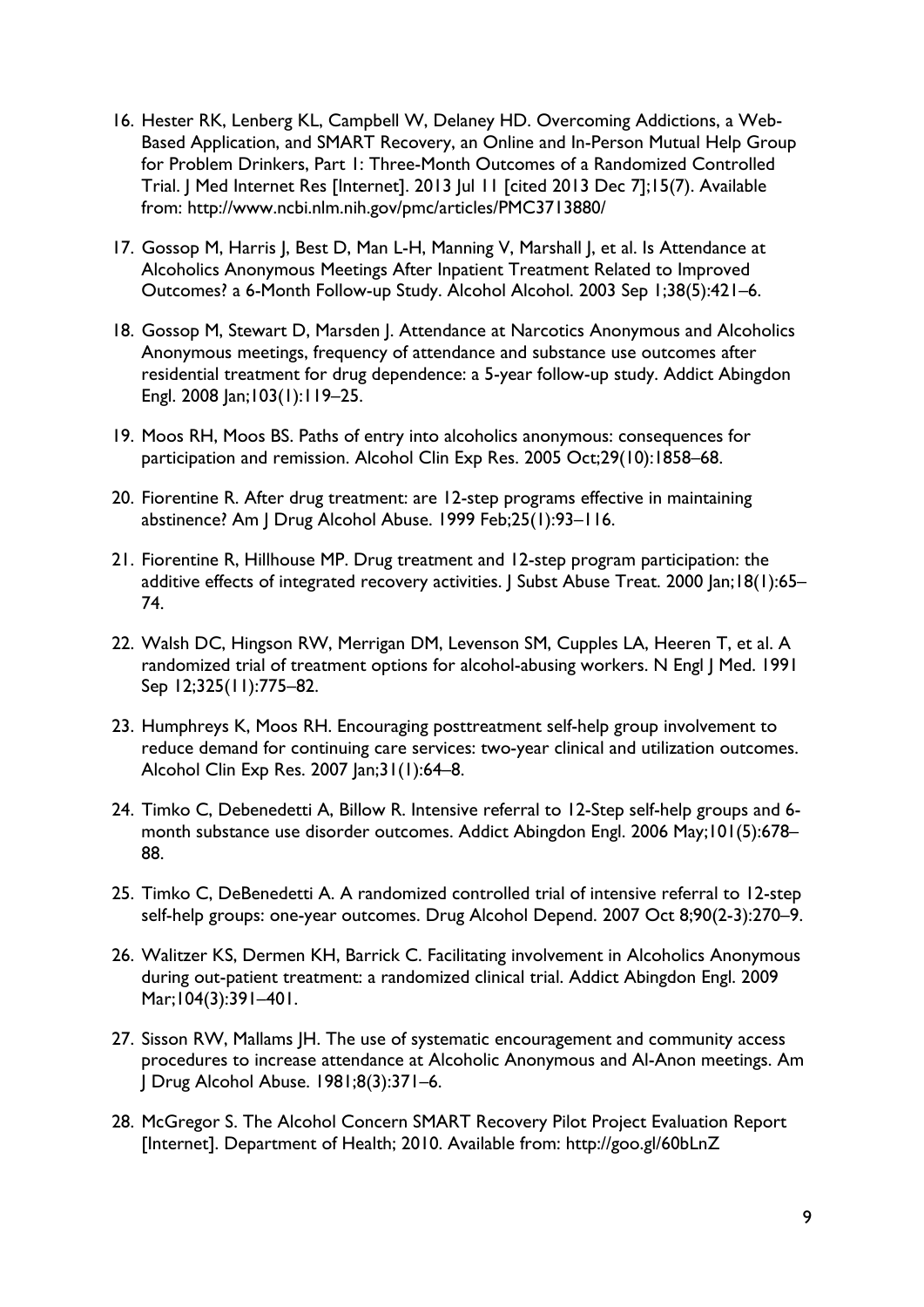- 29. Kownacki RJ, Shadish WR. Does Alcoholics Anonymous work? The results from a metaanalysis of controlled experiments. Subst Use Misuse. 1999 Nov;34(13):1897–916.
- 30. Facilitating access to mutual aid. Three essential stages for helping clients access appropriate mutual aid support [Internet]. Public Health England; 2013. Available from: http://goo.gl/TeKNfj
- 31. Connors GJ, Tonigan JS, Miller WR, MATCH Research Group. A longitudinal model of intake symptomatology, AA participation and outcome: retrospective study of the project MATCH outpatient and aftercare samples. J Stud Alcohol. 2001 Nov;62(6):817-25.
- 32. Matching Alcoholism Treatments to Client Heterogeneity: Project MATCH posttreatment drinking outcomes. J Stud Alcohol. 1997 Jan;58(1):7–29.
- 33. Ferri M, Amato L, Davoli M. Alcoholics Anonymous and other 12-step programmes for alcohol dependence. Cochrane Database Syst Rev. 2006;(3):CD005032.
- 34. Chiauzzi E, Surpitski A, Portnoy D. Field trial of InsideOut A SMART Recovery Correctional Program [Internet]. 1999. Available from: http://goo.gl/TzJAlX
- 35. Brooks AJ, Penn PE. Comparing treatments for dual diagnosis: twelve-step and selfmanagement and recovery training. Am J Drug Alcohol Abuse. 2003 May;29(2):359–83.
- 36. Kyrouz E, Humphreys K. A review of research on the effectiveness of self-help mutual aid groups. Int J Psychosoc Rehabil. 1997;(2):64-8.
- 37. Litt MD, Kadden RM, Kabela-Cormier E, Petry NM. Changing Network Support for Drinking: Network Support Project Two-Year Follow-up. J Consult Clin Psychol. 2009 Apr;77(2):229–42.
- 38. Longabaugh R, Beattie M, Noel N, Stout R, Malloy P. The effect of social investment on treatment outcome. J Stud Alcohol. 1993 Jul;54(4):465–78.
- 39. Havassy BE, Hall SM, Wasserman DA. Social support and relapse: commonalities among alcoholics, opiate users, and cigarette smokers. Addict Behav. 1991;16(5):235–46.
- 40. Crape BL, Latkin CA, Laris AS, Knowlton AR. The effects of sponsorship in 12-step treatment of injection drug users. Drug Alcohol Depend. 2002 Feb 1;65(3):291–301.
- 41. Kaskutas LA, Bond J, Humphreys K. Social networks as mediators of the effect of Alcoholics Anonymous. Addict Abingdon Engl. 2002 Jul;97(7):891–900.
- 42. Bond J, Kaskutas LA, Weisner C. The persistent influence of social networks and alcoholics anonymous on abstinence. J Stud Alcohol. 2003 Jul;64(4):579–88.
- 43. Humphreys K, Mankowski ES, Moos RH, Finney JW. Do enhanced friendship networks and active coping mediate the effect of self-help groups on substance abuse? Ann Behav Med Publ Soc Behav Med. 1999;21(1):54–60.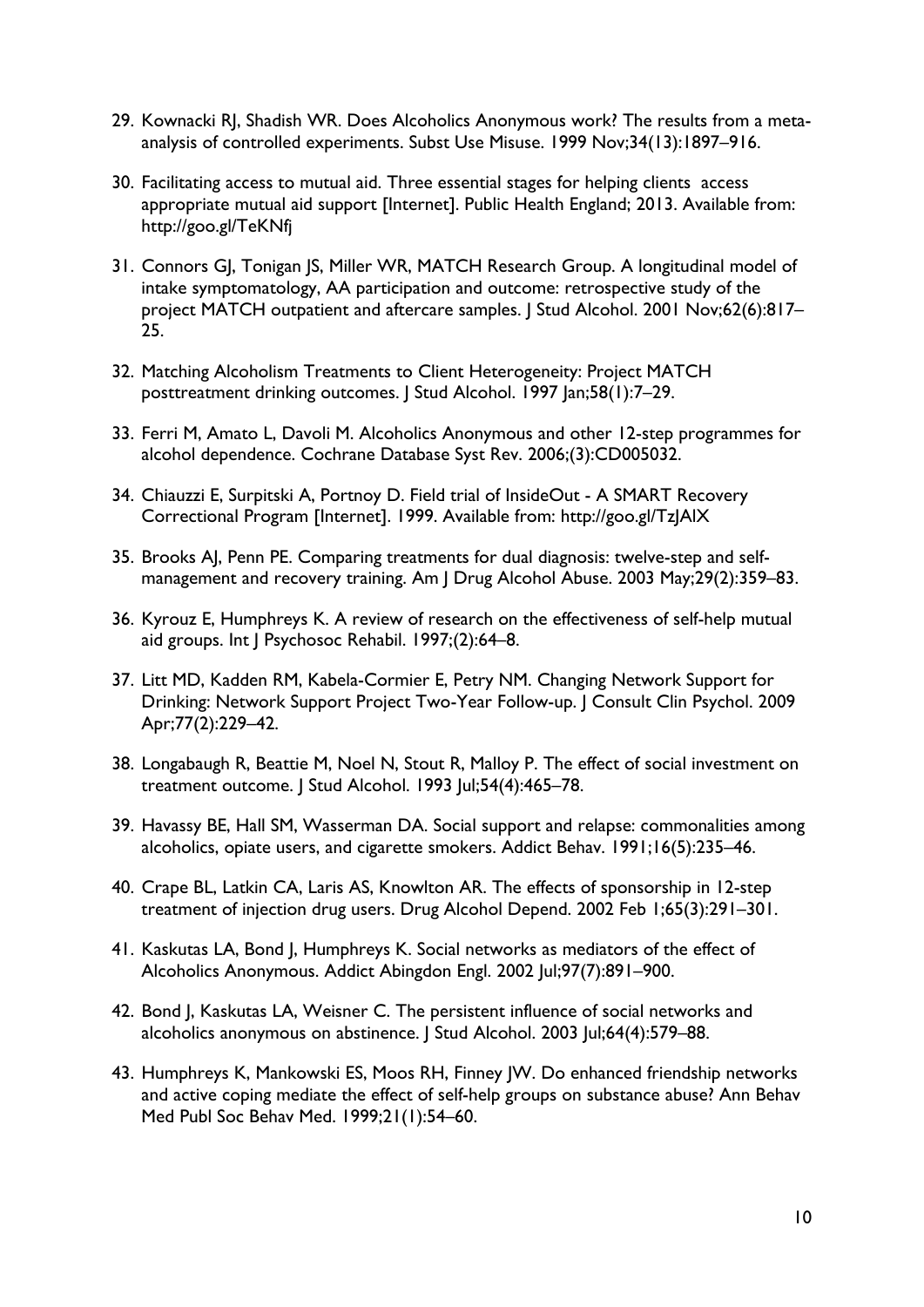- 44. Humphreys K, Noke JM. The influence of posttreatment mutual help group participation on the friendship networks of substance abuse patients. Am J Community Psychol. 1997 Feb;25(1):1–16.
- 45. Kelly JF, Hoeppner B, Stout RL, Pagano M. Determining the relative importance of the mechanisms of behavior change within Alcoholics Anonymous: a multiple mediator analysis. Addiction. 2012;107(2):289–99.
- 46. Kelly JF, Stout RL, Magill M, Tonigan JS. The role of Alcoholics Anonymous in mobilizing adaptive social network changes: A prospective lagged mediational analysis. Drug Alcohol Depend. 2011 Apr 1;114(2-3):119–26.
- 47. Five Ways to Well-being: The Evidence [Internet]. [cited 2013 Oct 5]. Available from: http://goo.gl/pWpAMB
- 48. Holt-Lunstad J, Smith TB, Layton JB. Social Relationships and Mortality Risk: A Metaanalytic Review. PLoS Med. 2010 Jul 27;7(7):e1000316.
- 49. Stout RL, Kelly JF, Magill M, Pagano ME. Association between social influences and drinking outcomes across three years. J Stud Alcohol Drugs. 2012 May;73(3):489–97.
- 50. Moos RH, Moos BS. Protective resources and long-term recovery from alcohol use disorders. Drug Alcohol Depend. 2007 Jan 5;86(1):46-54.
- 51. Moos RH. Active ingredients of substance use-focused self-help groups. Addict Abingdon Engl. 2008 Mar;103(3):387–96.
- 52. Kelly JF, Magill M, Stout RL. How do people recover from alcohol dependence? A systematic review of the research on mechanisms of behavior change in Alcoholics Anonymous. Addict Res Theory. 2009 Jan;17(3):236–59.
- 53. McHugh RK, Hearon BA, Otto MW. Cognitive-Behavioral Therapy for Substance Use Disorders. Psychiatr Clin North Am. 2010 Sep;33(3):511–25.
- 54. Dutra L, Stathopoulou G, Basden SL, Leyro TM, Powers MB, Otto MW. A meta-analytic review of psychosocial interventions for substance use disorders. Am | Psychiatry. 2008 Feb;165(2):179–87.
- 55. Magill M, Ray LA. Cognitive-behavioral treatment with adult alcohol and illicit drug users: a meta-analysis of randomized controlled trials. J Stud Alcohol Drugs. 2009 Jul;70(4):516–27.
- 56. Hofmann SG, Asnaani A, Vonk III, Sawyer AT, Fang A. The Efficacy of Cognitive Behavioral Therapy: A Review of Meta-analyses. Cogn Ther Res. 2012 Oct 1;36(5):427– 40.
- 57. Kelly JF, Stout RL, Magill M, Tonigan JS, Pagano ME. Spirituality in Recovery: A Lagged Mediational Analysis of Alcoholics Anonymous' Principal Theoretical Mechanism of Behavior Change. Alcohol Clin Exp Res. 2011 Mar;35(3):454–63.
- 58. Pagano ME, White WL, Kelly JF, Stout RL, Tonigan JS. The 10-year course of Alcoholics Anonymous participation and long-term outcomes: a follow-up study of outpatient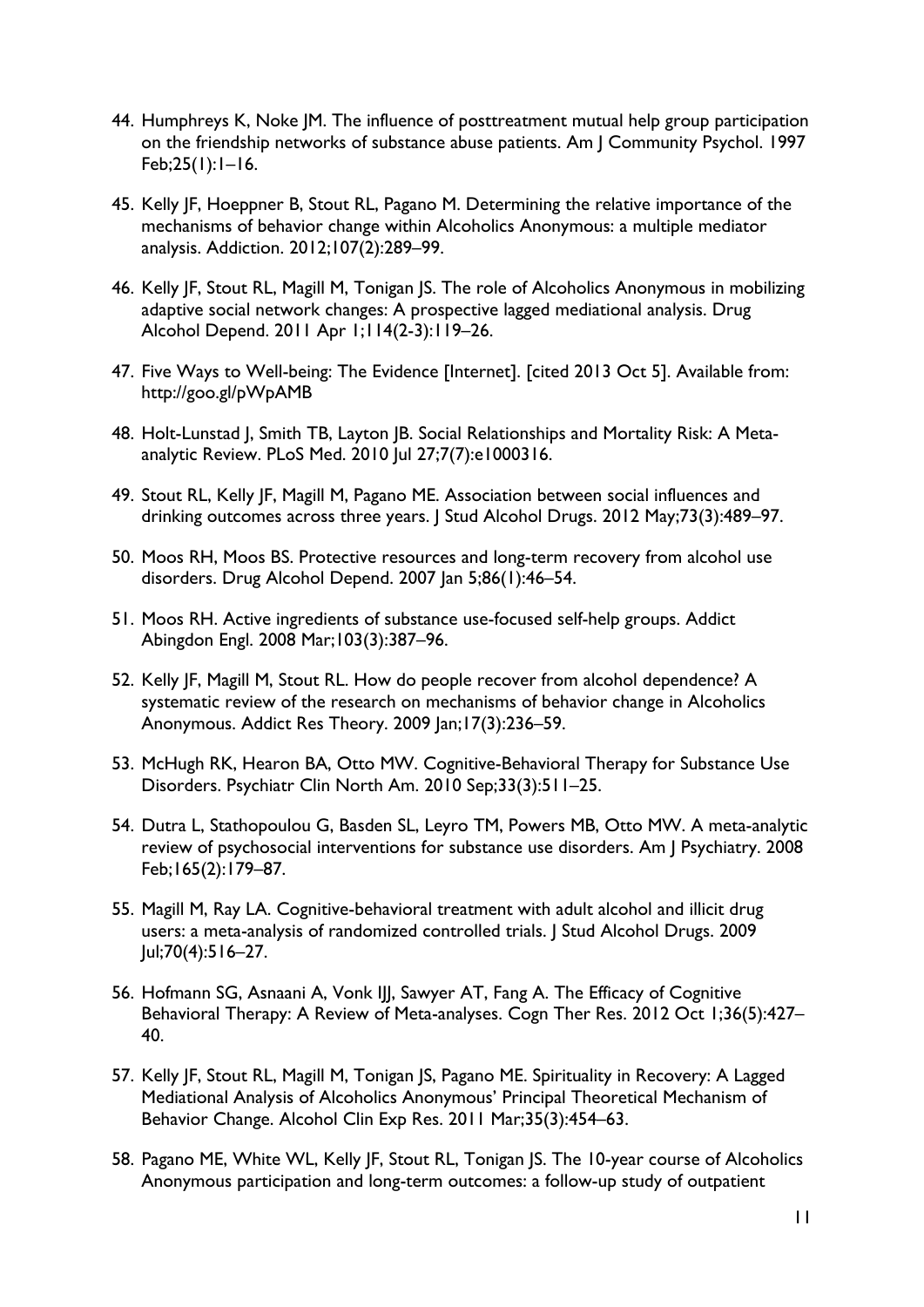subjects in Project MATCH. Subst Abuse Off Publ Assoc Med Educ Res Subst Abuse. 2013 Jan;34(1):51–9.

- 59. Tonigan JS, Rice SL. Is it beneficial to have an alcoholics anonymous sponsor? Psychol Addict Behav J Soc Psychol Addict Behav. 2010 Sep;24(3):397–403.
- 60. Rynes KN, Tonigan JS. Do Social Networks Explain 12-Step Sponsorship Effects? A Prospective Lagged Mediation Analysis. Psychol Addict Behav J Soc Psychol Addict Behav. 2012 Sep;26(3):432–9.
- 61. Apodaca TR, Miller WR. A meta-analysis of the effectiveness of bibliotherapy for alcohol problems. J Clin Psychol. 2003 Mar;59(3):289–304.
- 62. Marrs RW. A meta-analysis of bibliotherapy studies. Am J Community Psychol. 1995 Dec;23(6):843–70.
- 63. Li EC, Feifer C, Strohm M. A pilot study: Locus of control and spiritual beliefs in alcoholics anonymous and smart recovery members. Addict Behav. 2000 Jul;25(4):633– 40.
- 64. B D. The Oxford Group and Alcoholics Anonymous [Internet]. 2003. Available from: http://goo.gl/4aLtH5
- 65. Apanovitch D. Religion and Rehabilitation: The Requisition of God by the State. Duke Law J. 1998 Feb 1;47(4):785–852.
- 66. Meyer HW. Constitutional and Other Legal Issues in Drug Court A Webliography [Internet]. [cited 2014 Jan 3]. Available from: http://www.ndci.org/law
- 67. Meyer HW. Constitutional and Other Legal Issues in Drug Court [Internet]. [cited 2014 Jan 3]. Available from: http://goo.gl/iDMVuJ
- 68. Tonigan JS, Miller WR, Schermer C. Atheists, agnostics and Alcoholics Anonymous. J Stud Alcohol. 2002 Sep;63(5):534–41.
- 69. Atkins RG, Hawdon JE. Religiosity and Participation in Mutual-Aid Support Groups for Addiction. J Subst Abuse Treat. 2007 Oct;33(3):321–31.
- 70. Galaif ER, Sussman S. For whom does Alcoholics Anonymous work? Int J Addict. 1995  $lan;30(2):161-84.$
- 71. Voas D, Ling R. Religion in Britain and the United States. In: Parks A, Thompson K, Phillips M, Clery E, Butt S, editors. British Social Attitudes: the 26th Report [Internet]. London: Sage; 2010. p. 65–8. Available from: http://goo.gl/EGlOdL
- 72. Klaus M, editor. Alcoholics Anonymous as a Mutual-Help Movement A Study in Eight Societies. The University of Wisconsin Press; 1996.
- 73. Kelly JF, White WL. Broadening the Base of Addiction Mutual-Help Organizations. I Groups Addict Recovery. 2012;7(2-4):82–101.